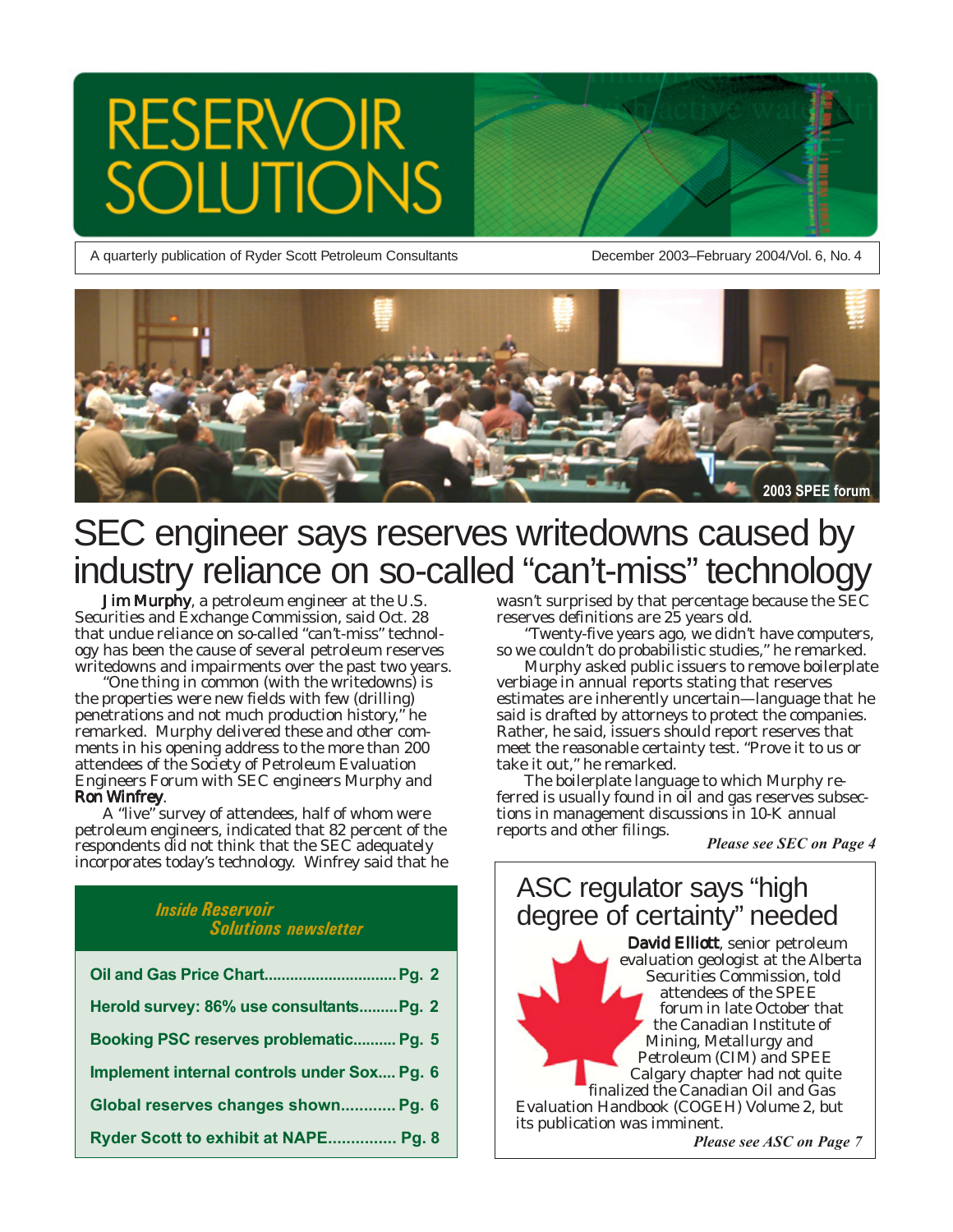

# Record 86% of disclosing companies use consultants for year end work, survey shows

Ryder Scott again most listed consultant in the Herold survey of the latest 10-Ks

In a recently published John S. Herold survey, almost nine out of 10 producers that identified reserves engineers in their 2002 annual reports cited independent engineering consultants vs. internal engineers. The 86 percent figure for consultant use is the highest since Ryder Scott has followed the survey beginning with 1994 annual reports.

It is a full 11 percent higher than two years ago and 10 percent higher than the prior record of 78 percent of three years ago. (Last year, the numbers were inconclusive because they were not fully tallied by Herold.) Founded in 1948, John S. Herold, a Norwalk,

#### **Publisher's Statement**

*Reservoir Solutions* newsletter is published quarterly by Ryder Scott Company LP Petroleum Consultants. Established in 1937, the reservoir evaluation consulting firm performs as many as 1,000 studies a year. Ryder Scott has issued reports on more than 200,000 wells or producing entities in North America.

The firm has also evaluated hundreds of international oil and gas properties involving thousands of wells. Ryder Scott multidisciplinary studies incorporate geophysics, petrophysics, geology, petroleum engineering, reservoir simulation and economics. With 117 employees, including 66 engineers and geoscientists, Ryder Scott has the capability to complete the largest, most complex reservoirevaluation projects in a timely manner.

#### Board of Directors

Ronald Harrell Chairman and CEO Don P. Roesle President and COO John E. Hodgin Exec. V. President

Larry T. Nelms Managing Senior V.P. Fred P. Richoux Managing Senior V.P.

#### *Reservoir Solutions*

Editor: Mike Wysatta Business Development Manager

Ryder Scott Company LP 1100 Louisiana, Suite 3800 Houston, Texas 77002-5218 Phone: 713-651-9191; Fax: 713-651-0849 Denver, Colorado; Phone: 303-623-9147 Calgary, AB, Canada; Phone: 403-262-2799 E-mail: info@ryderscott.com Web site: www.ryderscott.com



CT-based independent research firm, provides subscription-based financial, operational and capitalmarkets data on the energy industry.

Reflecting intense consolidation from 2000 to 2002, this year's annual survey compiled year-end petroleum-reserves information from 198 companies—less than half of the 404 oil and gas companies listed two years ago.

The Herold survey is mostly limited to companies in North America and to a few U.S.-registered overseas corporations issuing American Depositary Receipts. The surveyed companies reported their reserves under U.S. Securities and Exchange Commission guidelines.

Once again this year, Ryder Scott retained its top position as the most listed independent consultant of record for preparing these SECcase year-end reserves reports. Ryder Scott was listed in 51 annual reports, followed by 32 listings for the No. 2 consultant. This 5-to-3 edge over the closest competitor is the widest gap ever.

The 51 listings of Ryder Scott is a significant increase from the 32 listings of two years ago despite industry consolidation. While the number of oil and gas companies decreased 50 percent over that





**The historical price chart shows published, monthly-average, cash market prices for WTI crude at Cushing (NYMEX), Brent crude and Henry Hub gas.**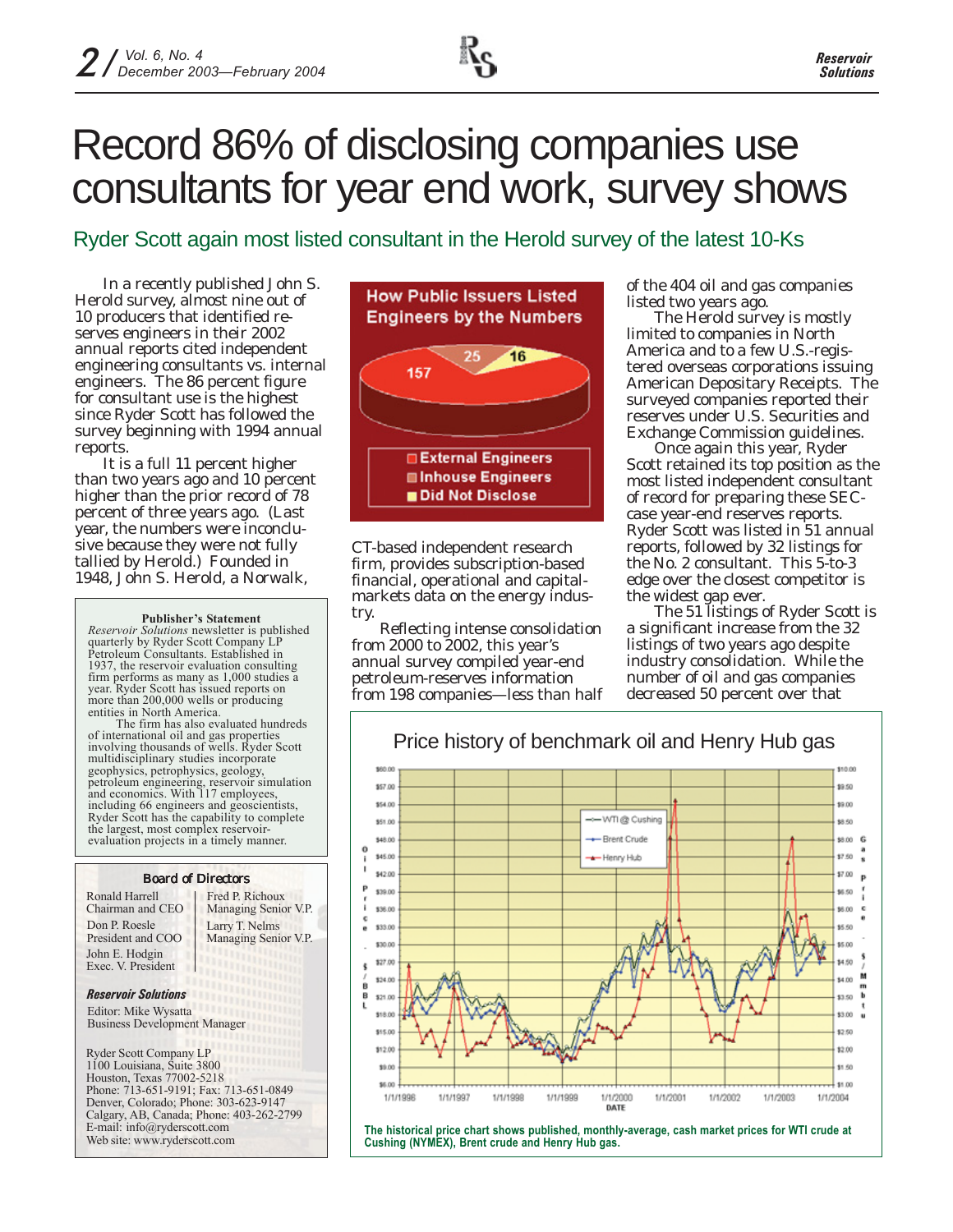

#### **Number of 10-K Listings for Top 5 Consultants**

span, Ryder Scott's listings surged almost 60 percent. "This countertrend indicates significant growth of our client base in an industry of fewer and fewer companies," said Ron Harrell, CEO.

In the 2002 annual reports issued this year, 182 of the 198 companies indicated they used either independent or internal engineers. The remaining 16 or 8 percent of the total did not release that information. This is a much smaller percentage of non-disclosers than the 52 percent of two years ago, perhaps representing a trend toward transparency in reporting. Of those 182 reporting companies, 157 used engineering firms (86 percent) and 25 indicated internal preparation of year-end reports.

Overall, the Herold survey indicated that year-end reserves work in North America is spread among 42 small and large U.S. and Canadian shops. The mostoften-listed consultants have carved a lion's share of the market. The five most-listed consultants garnered 128 citations.

Seven of the 10 largest U.S.-registered oil and gas companies used internal engineering staffs for annual reporting. However, 40 out of the 50 largest corporations, as ranked by total assets in the latest "OGJ200," referred to outside consultants in their annual reports. (The OGJ200 is an *Oil & Gas Journal* list of the largest 200 publicly traded U.S. oil and gas producers.) This is a big jump. Only 20 of the top 50 listed consultants two years ago. Fourteen of the top 50 listed consultants three years ago.

> "Once again this year, Ryder Scott retained its top position as the most listed independent consultant of record for preparing these SEC-case year-end reserves reports."

"The survey shows that commissioning thirdparty consultants to independently certify year-end reserves has rapidly gained momentum among the largest U.S.-registered upstream companies," said Harrell. "Increased scrutiny from regulators following financial collapses of two years ago and heightened corporate responsibility were the most likely factors driving this trend."

Ryder Scott was listed by 16 companies of the 50 largest. Three other consultants were listed 10, 7 and 5 times, respectively.

Ryder Scott was listed by Devon Energy Corp. (No. 7), Apache Corp. (No. 12), Williams Cos. (No. 15), Questar Corp. (No. 20), Chesapeake Energy Corp. (No. 21), Pogo Producing Co. (No. 24), Westport Resources Corp. (No. 26), Forest Oil Corp. (No. 27), Stone Energy Corp. (No. 29), Nuevo Energy Co. (No. 38), Tom Brown Inc. (No. 39), Spinnaker Exploration Co. (No. 40), Patina Oil & Gas Corp. (No. 42), Cimarex Energy Co. (No. 44), Unit Corp. (No. 48) and Plains Exploration & Production Co. (No. 50).



#### **Number of Listings for Top 4 Consultants** in 10-Ks of 50 Largest E&P Companies

Since Ryder Scott has been following the survey for the past nine years, the firm has consistently led the rest of the petroleum-consulting field as measured by the following:

 $\blacksquare$  The number of public companies publishing reserves estimates attributed to independent consultants

 The size of the reporting companies using independent consultants

As the best available marketplace barometer, the Herold survey indicates that Ryder Scott, by a decisive margin, is used more often than any other consulting firm in the world for preparing year-end reserve estimates in accordance with U.S. SEC guidelines.

*Editor's Note: Ryder Scott thanks John S. Herold Co. for providing its report as a basis for this article. For more information on Herold's various research services, please contact Bill Jones at bjones@herold.com.*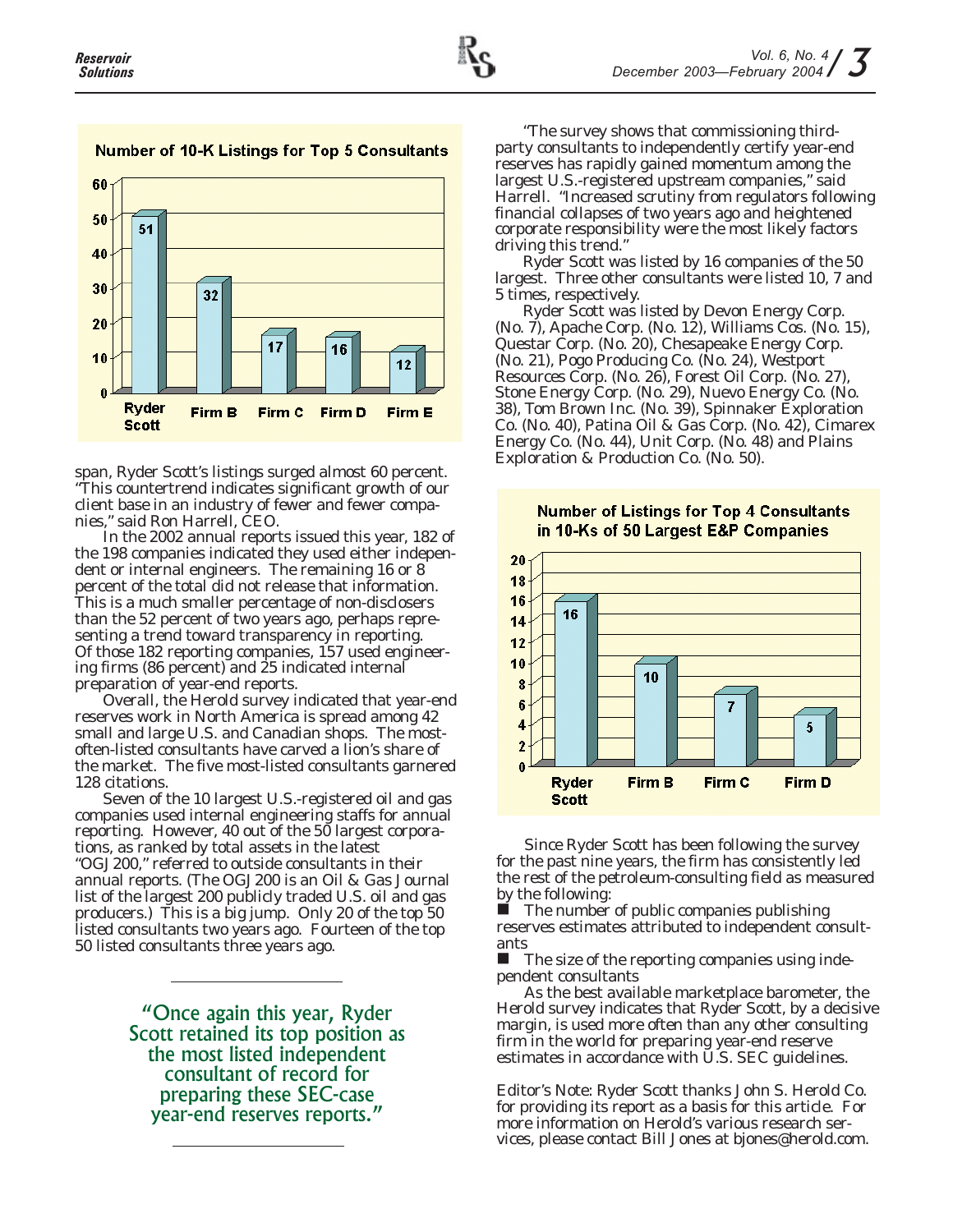#### *SEC—Cont. from Page 1*

Murphy cited analysis in the John S. Herold 2003 Global Upstream Performance Review documenting a "performance shortfall" among U.S.-registered large oil and gas companies that do not clear the "upstream high bar." He questioned why these writedowns took place during a period of high oil and gas prices. "Investors do not believe the reserves numbers anyway," he said.

Murphy referred to Herold's findings that in the mid 1990s, the "large oils" promised output gains exceeding 5 percent. However performance relative to growth targets fell short as reserves for super majors and large independents increased only 2.6 percent per annum since 1998, Herold notes.

"As a result, many of the giant oil companies now refrain from issuing production targets," Murphy said, quoting from the performance review. Sixteen percent of the survey respondents at the forum indicated that their companies had been required to debook reserves by the SEC.

Murphy urged companies to win back the confidence of investors by affirming and following SEC regulatory interpretations on lowest known hydrocarbon (LKH) limits, on undeveloped locations offsetting producing wells and on other definitional rules.

He also said that internal and external petroleum engineers have additional liability under the Sarbanes-Oxley (Sox) Act, but that this provision has not been tested in court yet. Murphy referred to a Sox provision that he said states that "any person responsible for input into the financial statement accepts liability for those numbers."

Referring to external engineers, he said, "The check received by an independent engineer comes from company investors, not management. Independent engineers have an obligation to provide a fair, honest (reserves) report to shareholders. They are paying for a neutral, unbiased report."

He added that rather than maximize reserves, companies must present a balanced view. "If performance data shows that production will exceed the volumetric estimate limited by the LKH, then you can revise your reserves estimate upwards. If you can demonstrate it by performance, then that is what reasonable certainty is all about," said Murphy. "How well have forecasts year by year, property by property, come true? That is the real measure of good reserves estimates."

Murphy also said that a 10 percent difference between originally reported reserves estimates and subsequent revised ones may be considered "material" and significant enough to trigger further investigation by the SEC. "If there is a 10 percent difference, something is wrong," he said.

Murphy also said that the SEC intends to review the financial reporting of all Fortune 1000 companies.

The following statements were also made by Murphy and fellow SEC engineer Winfrey:

 Winfrey said that the SEC accepts probabilistic reserves assessments, but only in reservoirs defined by well penetrations. He said the SEC position is similar to that of the Society of Petroleum Engineers.

 Murphy said that there has not been a big push from industry in asking the SEC to allow the reporting of probable reserves. The push will have to come from industry, including professional and trade organizations and individual companies, for changes to take

place, said Winfrey.

 They both commented on the SEC definition on LKH, with Winfrey stating that the SEC had changed its opinion of what is meant by "known." The term "known" is limited to information from drilling, he said.

Reviews of 10-Ks and other filings and press reports have triggered SEC investigations, they said.

**The SEC has reviewed respon**dent information from its survey on deepwater booking practices, but has not issued an opinion, said Winfrey. Operators in the Gulf of Mexico completed and returned those questionnaires more than a year ago.

"We would like to have a ruling on flow testing soon, but we are a bureaucracy," Winfrey remarked.

*Editor's Note: The SEC representatives were not speaking on behalf of the agency or in an official capacity for the agency. The opinions expressed were their own. Ryder Scott and SPEE sincerely thank the SEC participants for their willingness to attend the forum and to honestly and candidly discuss these important issues.*

*The intent of this article is not to offer advice on SEC regulations but rather to bring to the forefront important issues affecting reserves reporting.*



**Jim Murphy (left), a U.S. SEC engineer, and fellow SEC engineer Ron Winfrey both commented on the SEC definition on lowest known hydrocarbons, with Winfrey stating that the agency had changed its opinion of what is meant by "known." The term "known" is limited to information from drilling.**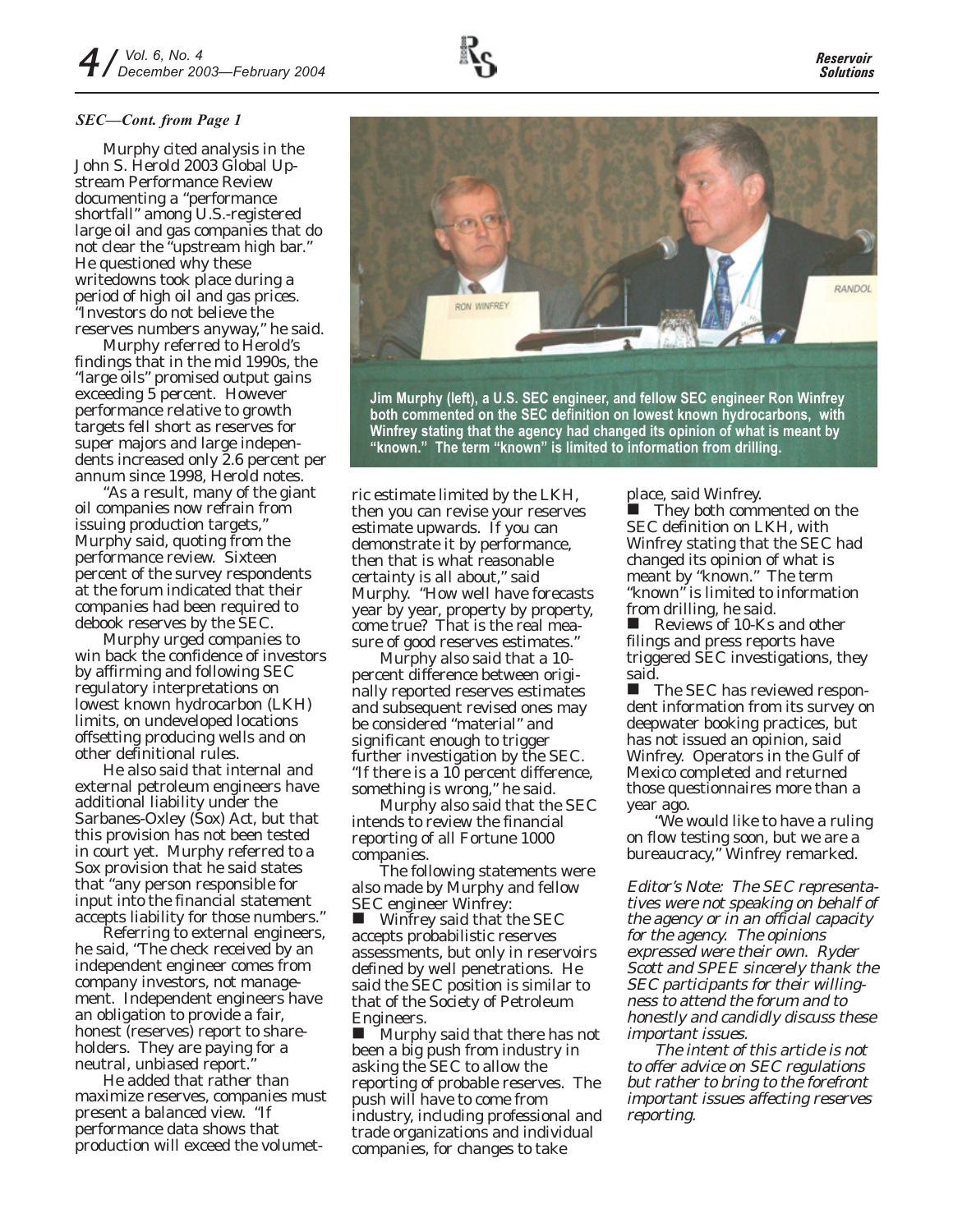

### Booking PSC reserves before approved development plan requires compelling case, say SEC engineers

As E&P companies in U.S. equity markets increasingly report petroleum reserves from international discoveries, they are asking, at what point during the pre-development process are quantities bookable?

"Reserves definitions provide little guidance on whether an international operator is entitled to book reserves, especially because ownership and control reside with the host government," Tom Gardner, vice president and petroleum engineer at Ryder Scott, told the SPEE forum audience.

U.S. SEC engineers Jim Murphy and Ron Winfrey said that of the four elements in FASB 19-11a that support recognition of proved reserves, the right to take volumes in kind and exposure to risk and reward are the two most important. The right to extract oil and gas and ownership of a clear mineral interest were third and fourth most important.

Gardner asked the SEC engineers if the following forms demonstrated sufficient commitment to develop facilities and infrastructure as a prerequisite to book reserves: signed sales contracts, requests for proposals to build facilities, signed acceptance of bids, memoranda of understanding (MOUs), firm plans and timetables, approved authority for expenditures, approved loan documents, initiation of construction and approved environmental permits. "MOUs are not binding. You have to have more," said Winfrey.

> "Winfrey said that the SEC would listen to a compelling argument to book reserves and would seek to determine whether the governmentapproval process was transparent."

Gardner presented hypothetical, step-by-step, chronological project phases under a productionsharing contract (PSC) to seek guidance as to whether hydrocarbon quantities could be reported as proved at any given point. The SEC engineers did not give an unconditional OK to carry proved reserves until Gardner's hypothetical host government had given final approval of the contractor's development plan.

The SEC engineers rejected the notion of reporting reserves at the point that the contractor had completed the following.

- Secured the PSC
- $\blacksquare$  Made the oil discovery<br> $\blacksquare$  Completed the scoping
- Completed the scoping study
- Completed the appraisal and commerciality report
- Approved project budget funds



Murphy termed the situation as "problematic," saying the operator did not have a full development plan. He questioned whether the national oil company would participate. Winfrey also cautioned against booking reserves without government approvals.

Gardner progressed further through the process to reflect that the contractor had completed the following.

 $\blacksquare$  Received approval from the partnering national oil company for the appraisal and commerciality report  $\blacksquare$  Received notification by the national oil company that it would take a 50 percent interest and book those reserves

Winfrey said that in spite of this progress that the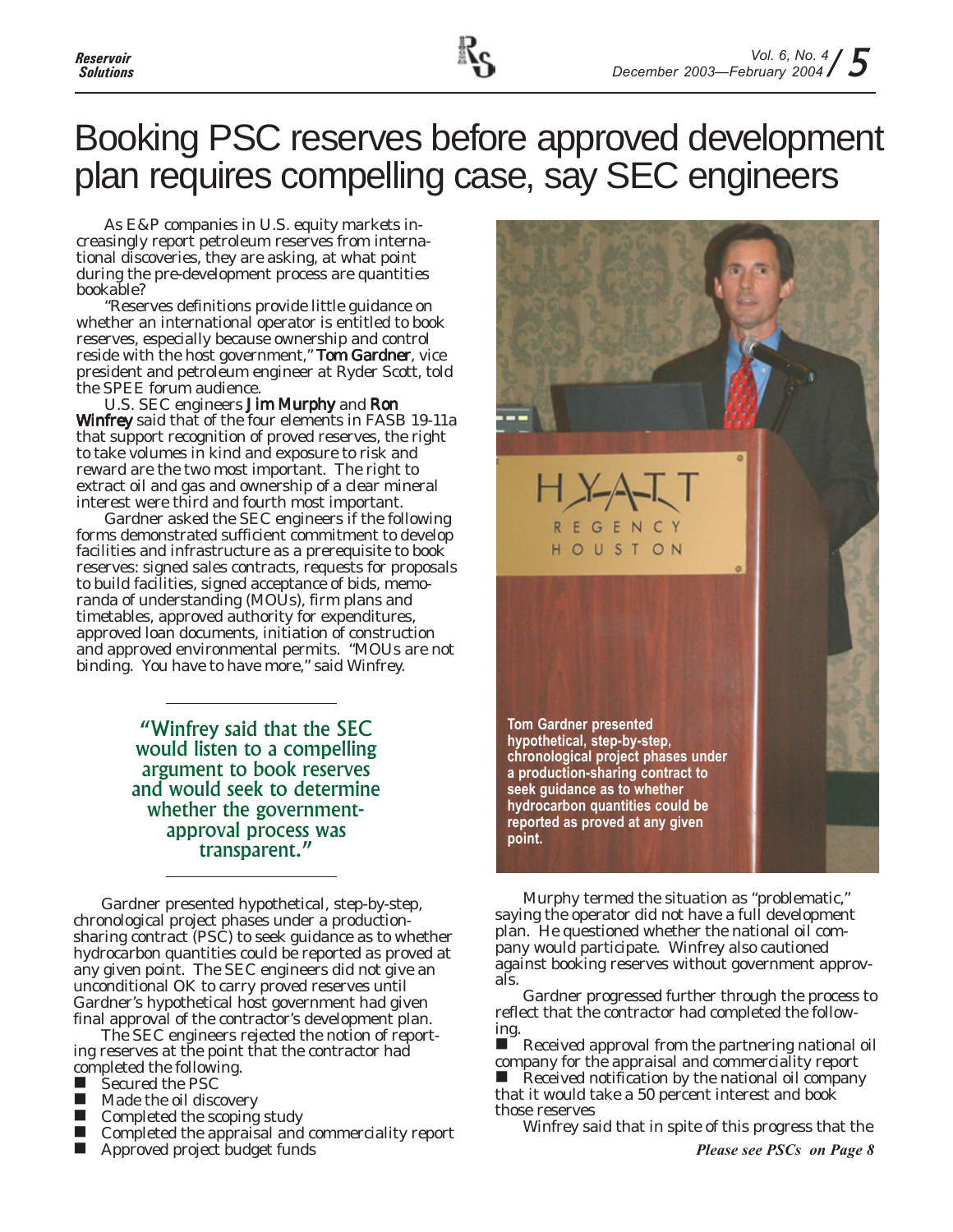

#### About half of attendees say Sarbanes-Oxley is not affecting reserves preparation so far

Randol Justice, an audit partner at PriceWaterhouseCoopers LLP, told a luncheon audience at the SPEE forum, that under the Sarbanes-Oxley Act (Sox), Section 404, public oil and gas companies will have to implement stronger internal controls and document assumptions inherent in the reserves process that guide inputs. As inputs, he cited geological and engineering data, economic and operating conditions, use of internal and external engineers, costs and pricing data and production history.

Section 404 requires management to take responsibility for establishing and maintaining an adequate internal control structure. The Public Company Accounting Oversight Board (PCAOB) is working with the SEC to clarify implementation of Section 404.

PWC surveyed large public companies in July and they estimated that employees will spend an average of almost 7,000 hours evaluating and enhancing internal corporate controls. Those companies also indicated that they will spend almost \$500,000 for evaluation software, outside consulting

and employee training to prepare for compliance with Section 404, said Justice.

He also said that PCAOB had mandated increased "walkthroughs" by auditors which will hike fees. "It will take more time," Justice remarked.

He cited the following SEC comments on the petroleum industry:

**For proved reserves secured** through production-sharing contracts, report either the economic interest method or the working interest method, whichever is applicable.

 Reported reserves and production quantities should exclude amounts attributable to any net profits interest.

 Leasehold interests should be classified as intangibles.

 $\blacksquare$  In accounting for the financing of proved undeveloped reserves, include the plugging and abandonment costs.

Almost 50 percent of SPEE forum attendees participating in a live survey indicated that Sox has had no effect on their reserves booking practices. "I am surprised with this survey on the effects of

Sarbanes-Oxley. Perhaps, the impact has not made its way down to the reserves estimation process level yet," said Justice.



**Randol Justice, an audit partner at PriceWaterhouseCoopers LLP, told a luncheon audience at the SPEE forum, that public oil and gas companies will have to implement stronger internal controls.**



### Alexander presents worldwide reserves changes

At the SPEE forum, Ace Alexander, reserves coordinator at El Paso Production Co., presented industry-level and geographicallevel report cards for petroleum reserves changes. Overall, the data from the last four years showed slight increases in proved reserves worldwide. The United States posted negative revisions in 1999 and 2001.

Alexander asked for comments from the SEC engineers and Ron Winfrey noted that negative revisions in the U.S. were caused by drops in oil and gas prices and were not technical revisions.

Alexander, chairman of the SPEE forum case committee, also presented the results of a survey

taken at the forum. He reported that about 68 percent of the respondents indicated that their company booking practices were "right."

About 28 percent indicated conservative practices and 8 percent characterized them as aggressive. However, those same respondents had a different view of their competitors' practices.

About 42 percent indicated that they believed that industry booking practices were aggressive. Most responded that executive management had some understanding of reserves definitions. Results of the 19-question survey completed by 119 of the attendees are available at the SPEE Web site to those who completed the surveys.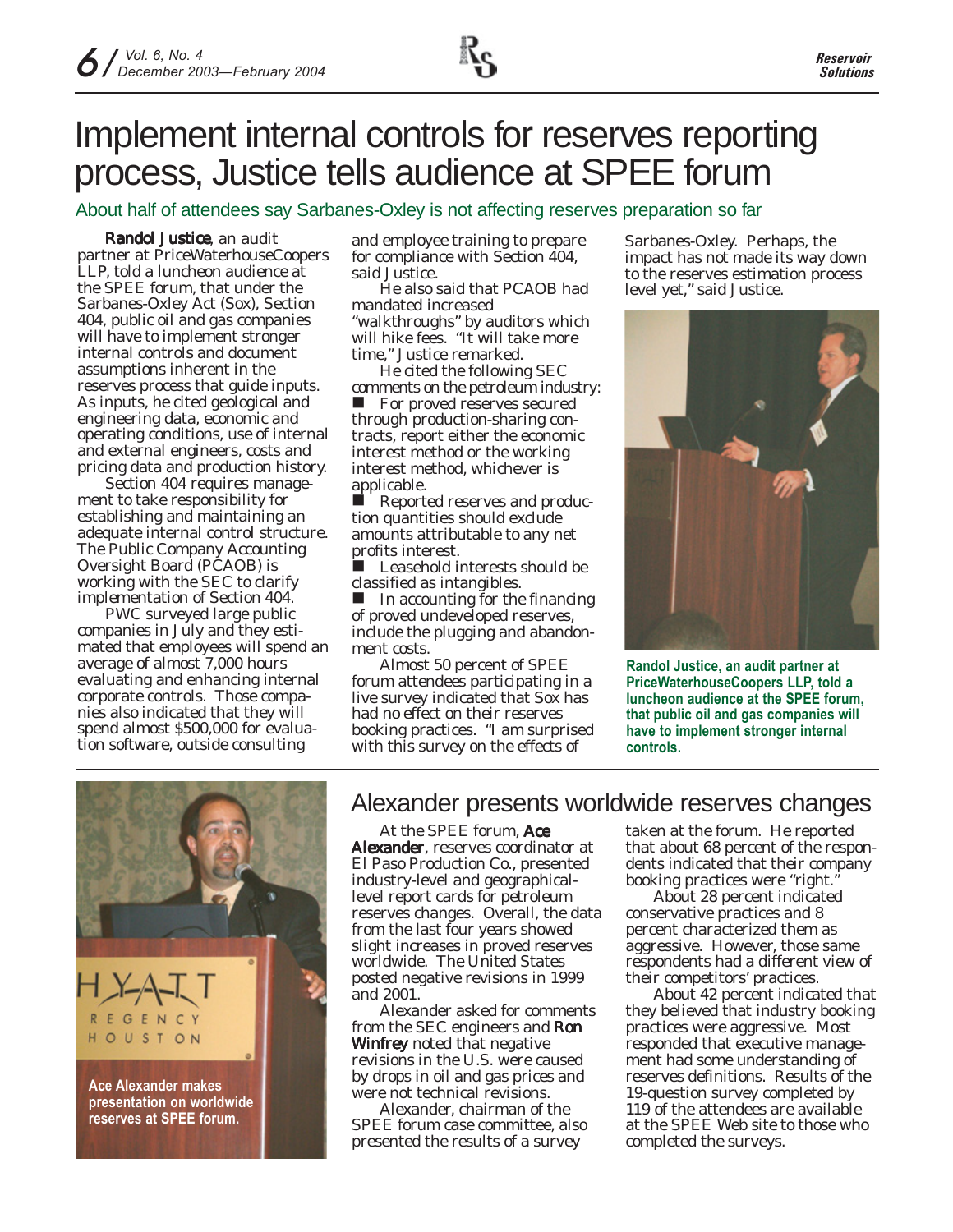#### *ASC—Cont. from Page 1*

He said COGEH 2 will offer detailed guidelines for analog, volumetric, material balance, production decline, reservoir simulation, future drilling and planned EOR methods and their integration.

The new National Instrument 51-101, which applies to continuous disclosures by public issuers in Canada beginning at year end, refers to COGEH on technical matters. Even when finished, COGEH 2 will not be static. "We plan continued updates and revisions," said Elliott.

"A P55 at the entity level certainly doesn't satisfy the legislative requirement for a high degree of certainty." — David Elliott, ASC

Elliott also said that under the NI 51-101 companion policy, a qualified reserves evaluator or auditor must meet certain qualification and experience requirements and, unless exempted, must also be a member in good standing of an acceptable professional organization of engineers, geologists, geoscientists or other professionals.

"Provincial and territorial securities regulators are currently carrying out the process of recognizing professional engineering organizations in Texas, Louisiana, Oklahoma, Colorado and California," he remarked. "Once this has been completed, members of these organizations will not need to make further application."

Members of organizations not currently being reviewed for recognition but who wish to be recognized should contact the ASC with their requests.

Elliott did not directly address the controversial aggregation issue and its "portfolio effect." (See *Reservoir Solutions* newsletter, June-August 2003.) COGEH 1 states, "Provided deterministic estimates of proved reserves fall within the > P50 range, their arithmetically aggregated sum will approach or

### Address **Change**

The Ryder Scott Calgary office has changed its address to the following:

Suite 1200 530 - 8th Avenue S.W. Calgary, Alberta, Canada T2P 3S8





**At the SPEE forum, David Elliott, a regulator with the Alberta Securities Commission, did not directly address the controversial aggregation issue and its "portfolio effect." However, he stressed that National Instrument 51-101 definitions called for a "high degree of certainty" at the entity level in estimating proved reserves. For more information on the portfolio effect and NI 51-101, see** *Reservoir Solutions* **newsletter, June-August 2003.**

exceed a P90 level as long as there are enough entities in the aggregate."

Elliott said, "This has caused considerable debate." He stressed that NI51-101 definitions called for a "high degree of certainty" at the entity level in estimating recoverable reserves.

"A P55 at the entity level certainly doesn't satisfy the legislative requirement for a high degree of certainty," Elliott remarked.

He also said that the phrase "high degree of certainty" for proved reserves at the entity level is subject to debate but does allow certain latitude for evaluators. On the other hand, Elliott stressed that companies should not ignore the Canadian regulatory language and its intent.

"It is likely that the actual remaining quantities recovered will exceed the estimated proved reserves," he said.

 Elliott cited a compilation of 20 surveys by statisticians that concluded that the term "certain" is generally understood to be 97 percent probability with very little variance.